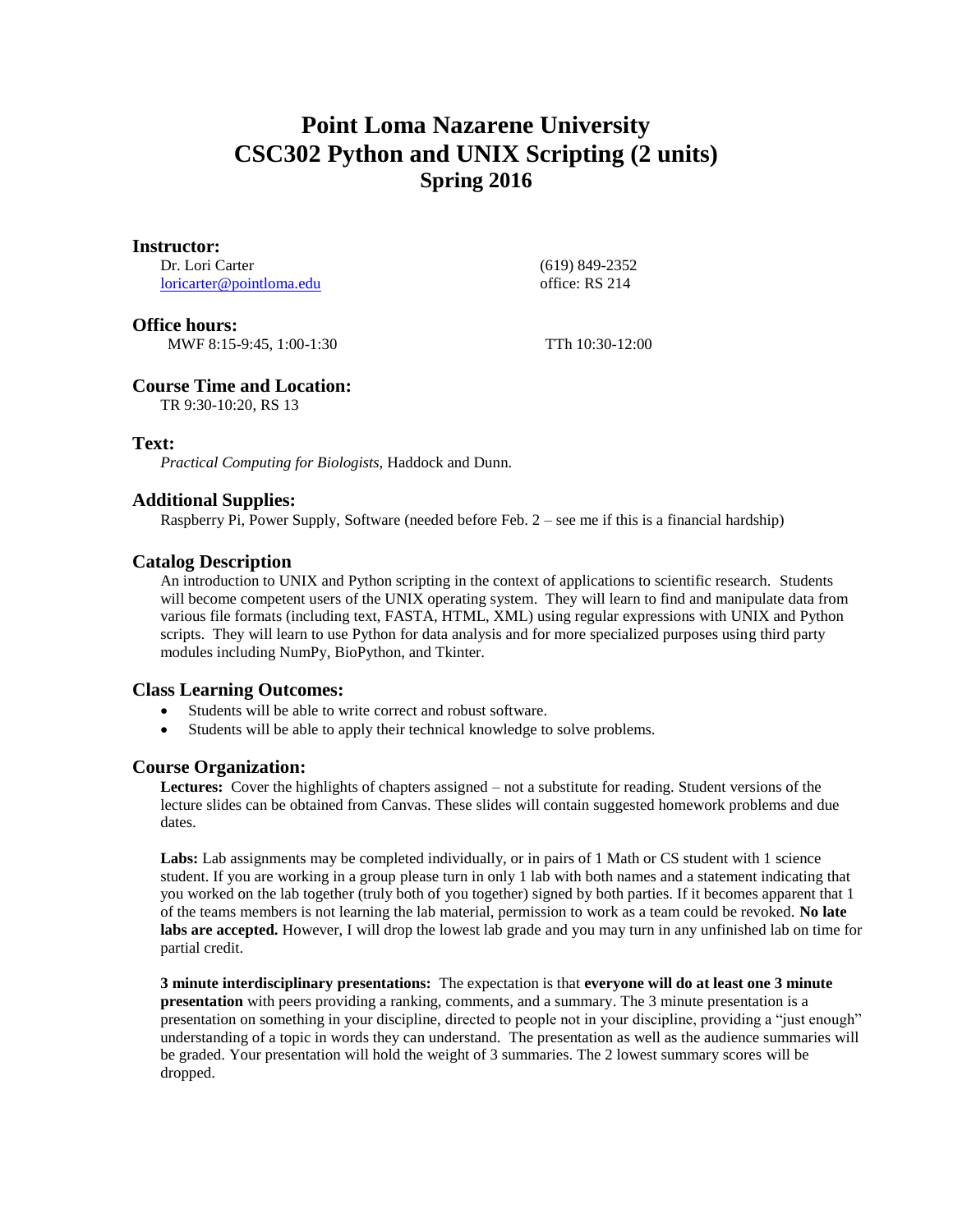**Quizzes:** In addition to the midterm and final exam, you will have 2 quizzes to help you keep current on both theory and practice. Quizzes are not cumulative. Quiz one (Feb. 4) covers material from the start of the course to the quiz, and quiz 2 (Apr. 7) will cover material following the midterm.

**Exams:** There will be 2 exams, a midterm and a final. If you will miss an exam for a school function, you must arrange to take it in advance. **If you ever miss an exam without giving me prior notice, there is a good chance you will receive a zero unless, of course, there was clearly an emergency.** Exam content can include material from lectures, the textbook, labs, and 3 minute presentations, and exams are cummulative**.** Exam 1 is scheduled for **Mar. 1.** It will cover chapters 1 – beginning of 8 in your textbook. Exam 2 is scheduled for **April 28** and will emphasize chapters 8-10 in your textbook plus labs and lecture material covered since the last exam. There will also be a take-home portion to the final exam that is due **Tuesday 10:30** of finals week.

The **final exam date** and time is set by the university at the beginning of the semester and may not be changed by the instructor. Only in the case that a student is required to take three exams during the same day of finals week is an instructor authorized to change the exam date and time for that particular student.

#### **Grading:**

|            | 3 min. presentations 15%                    |          |      | Labs           | 35%       |      |
|------------|---------------------------------------------|----------|------|----------------|-----------|------|
| Midterm    | 15%                                         |          |      | <b>Ouizzes</b> | 10%       |      |
| Final Exam | 25%                                         |          |      |                |           |      |
|            |                                             |          |      |                |           |      |
|            |                                             |          |      |                |           |      |
|            | Final grades will be determined as follows: |          |      |                |           |      |
| 100-93%    | A                                           | 80-82.9% | $B-$ |                | 67-69.9%  | $D+$ |
| 90-92.9%   | A-                                          | 77-79.9% | $C+$ |                | 63-66.9%  | D    |
| 87-89.9%   | $B+$                                        | 73-76.9% | C    |                | 60-62.9%  | D-   |
| 83-86.9%   | В                                           | 70-72.9  | $C-$ |                | $0-59.9%$ | F    |
|            |                                             |          |      |                |           |      |

#### **University Mission:**

Point Loma Nazarene University exists to provide higher education in a vital Christian community where minds are engaged and challenged, character is modeled and formed, and service becomes an expression of faith. Being of Wesleyan heritage, we aspire to be a learning community where grace is foundational, truth is pursued, and holiness is a way of life.

#### **Department Mission:**

The Mathematical, Information, and Computer Sciences department at Point Loma Nazarene University is committed to maintaining a curriculum that provides its students with the tools to be productive, the passion to continue learning, and Christian perspectives to provide a basis for making sound value judgments.

#### **Attendance:**

Attendance is expected at each class session. In the event of an absence you are responsible for the material covered in class and the assignments given that day. Regular and punctual attendance at all classes in which a student is registered is considered essential to optimum academic achievement. Therefore, regular attendance and participation in each course are minimal requirements to be met. There are no allowed or excused absences except as approved in writing by the Provost for specific students participating in certain university-sanctioned activities. Excused absences still count toward the 10%- 20% limits, but allow students to make up work, quizzes, or tests missed as a result of a universitysanctioned activity. Activities of a unique nature, such as labs or other activities identified clearly on the syllabus, cannot be made up except in rare instances when instructors have given advanced, written approval for doing so.

Whenever the number of accumulated absences in a class, for any cause, exceeds ten (10) percent of the total number of class meetings, the faculty member should send an e-mail to the student and the Vice Provost for Academic Administration (VPAA) warning of attendance jeopardy. If more than twenty (20) percent of the total number of class meetings is reported as missed, the faculty member or VPAA may initiate the student's de-enrollment from the course without further advanced notice to the student. If the date of de-enrollment is past the last date to withdraw from a class, the student will be assigned a grade of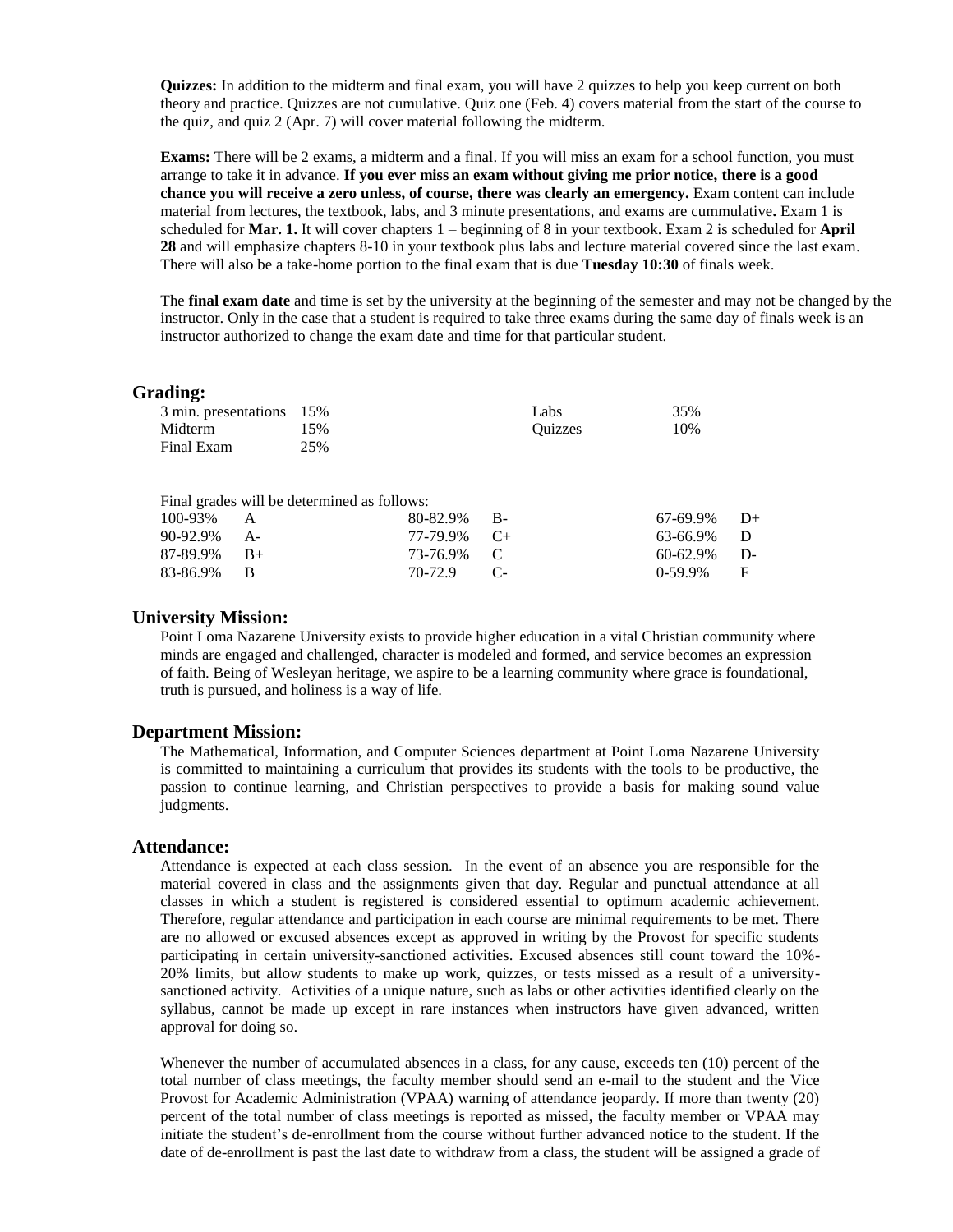W or WF consistent with university policy in the Grading section of the catalog. There are no refunds for courses where a de-enrollment was processed. For more details see the PLNU catalog: [http://catalog.pointloma.edu/content.php?catoid=18&navoid=1278#Class\\_Attendance](http://catalog.pointloma.edu/content.php?catoid=18&navoid=1278#Class_Attendance)

#### **Class Enrollment:**

It is the student's responsibility to maintain his/her class schedule. Should the need arise to drop this course (personal emergencies, poor performance, etc.), the student has the responsibility to follow through (provided the drop date meets the stated calendar deadline established by the university), not the instructor. Simply ceasing to attend this course or failing to follow through to arrange for a change of registration (drop/add) may easily result in a grade of F on the official transcript.

#### **Academic Accommodations:**

While all students are expected to meet the minimum academic standards for completion of their courses as established by the instructors, students with special needs may require academic accommodations. At Point Loma Nazarene University, students requesting academic accommodations must file documentation with the Disability Resource Center (DRC), located in the Bond Academic Center. Students can also reach the Disability Resource Center by phone at 619-849-2486 or by e-mail at [DRC@pointloma.edu.](mailto:DRC@pointloma.edu) Once the student files documentation, the Disability Resource Center contacts the student's instructors and provides written recommendations for reasonable and appropriate accommodations to meet the individual needs of the student. This policy assists the university in its commitment to full compliance with Section 504 of the Rehabilitation Act of 1973, the Americans with Disabilities (ADA) Act of 1990, and ADA Amendments Act of 2008, all of which prohibit discrimination against students with special needs and guarantees all qualified students equal access to the benefits of PLNU programs and activities. For more details see the PLNU catalog:

[http://catalog.pointloma.edu/content.php?catoid=18&navoid=1278#Academic\\_Accommodations](http://catalog.pointloma.edu/content.php?catoid=18&navoid=1278#Academic_Accommodations) 

Students with learning disabilities who may need accommodations should discuss options with the instructor during the first two weeks of class.

#### **Academic Honesty**

The Point Loma Nazarene University community holds the highest standards of honesty and integrity in all aspects of university life. Any violation of the university's commitment is a serious affront to the very nature of Point Loma's mission and purpose. Violations of academic honesty include cheating, plagiarism, falsification, aiding academic dishonesty, and malicious interference. The details of PLNU's meaning of each of these words can be found in the PLNU catalog at:

[http://catalog.pointloma.edu/content.php?catoid=18&navoid=1278#Academic\\_Honesty](http://catalog.pointloma.edu/content.php?catoid=18&navoid=1278#Academic_Honesty)

A student remains responsible for the academic honesty of work submitted in PLNU courses and the consequences of academic dishonesty beyond receipt of the final grade in the class and beyond the awarding of the diploma. Ignorance of these catalog policies will not be considered a valid excuse or defense. Students may not withdraw from a course as a response to a consequence.

A student who is caught cheating on any item of work will receive a zero on that item and may receive an "F" for the semester. See the PLNU Catalog for a further explanation of the PLNU procedures for academic dishonesty [\(http://catalog.pointloma.edu/content.php?catoid=18&navoid=1278#Academic\\_Honesty\)](http://catalog.pointloma.edu/content.php?catoid=18&navoid=1278#Academic_Honesty).

#### **Copyright Protected Materials:**

Point Loma Nazarene University, as a non-profit educational institution, is entitled by law to use materials protected by the US Copyright Act for classroom education. Any use of those materials outside the class may violate the law.

#### **Credit Hour:**

In the interest of providing sufficient time to accomplish the stated course learning outcomes, this class meets the PLNU credit hour policy for a 2 unit class delivered over 15 weeks. Specific details about how the class meets the credit hour requirements can be provided upon request.